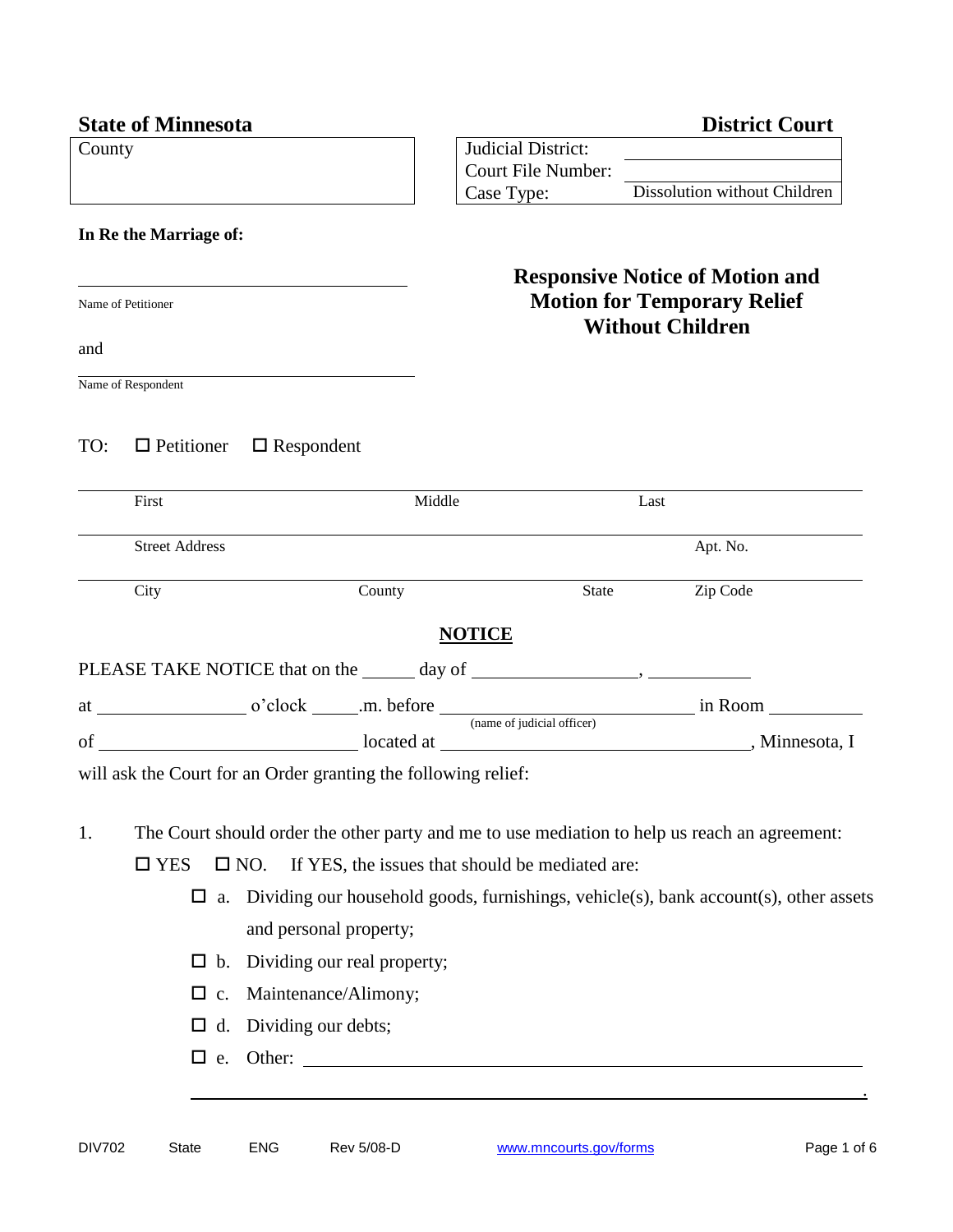- 2. Temporary maintenance (alimony) should be granted as follows: (*check one*)
- $\Box$  a. Temporary maintenance should not be granted either to me or the other party.
- $\Box$  b. The Court should decide temporary maintenance later.
- $\Box$  c. The other party should pay to me \$ per month for temporary maintenance. The payment should be automatically withheld from the other party's wages or salary and paid to me according to Minnesota Statute sections 518A.53.
- 3. Attorney's fees should be awarded as follows: (*check one*)
	- $\Box$  a. The Court should require me and the other party to each pay our own attorney's fees and expenses if we have any.
	- $\Box$  b. The Court should require the other party to pay me \$ toward my attorney's fees and expenses.
	- $\Box$  c. The Court should decide attorney's fees later.
- 4. Until the final decree is ordered (*check one*):
	- $\Box$  a. I should have sole use and possession of the home located at in the City of , State of , State of , State of ,  $\overline{\phantom{a}}$ 
		- and: (*check one*)
		- $\Box$  I  $\Box$  the other party should pay the mortgage and other expenses for the home.
	- $\Box$  b. The other party should have sole use and possession of the home located at  $\Box$

in the City of , State of , State of , State of , State of , State of , State  $\frac{1}{2}$ , State of , State of , State  $\frac{1}{2}$ , State of , State  $\frac{1}{2}$ , State of , State of , State of , State of , State of , State of ,

and: (*check one*)

- $\Box$  I  $\Box$  the other party should pay the mortgage and other expenses for the home.
- $\Box$  c. The other party and I should share the use and possession of the home located at

in the City of , State of . The mortgage and other expenses for the home should be paid as follows: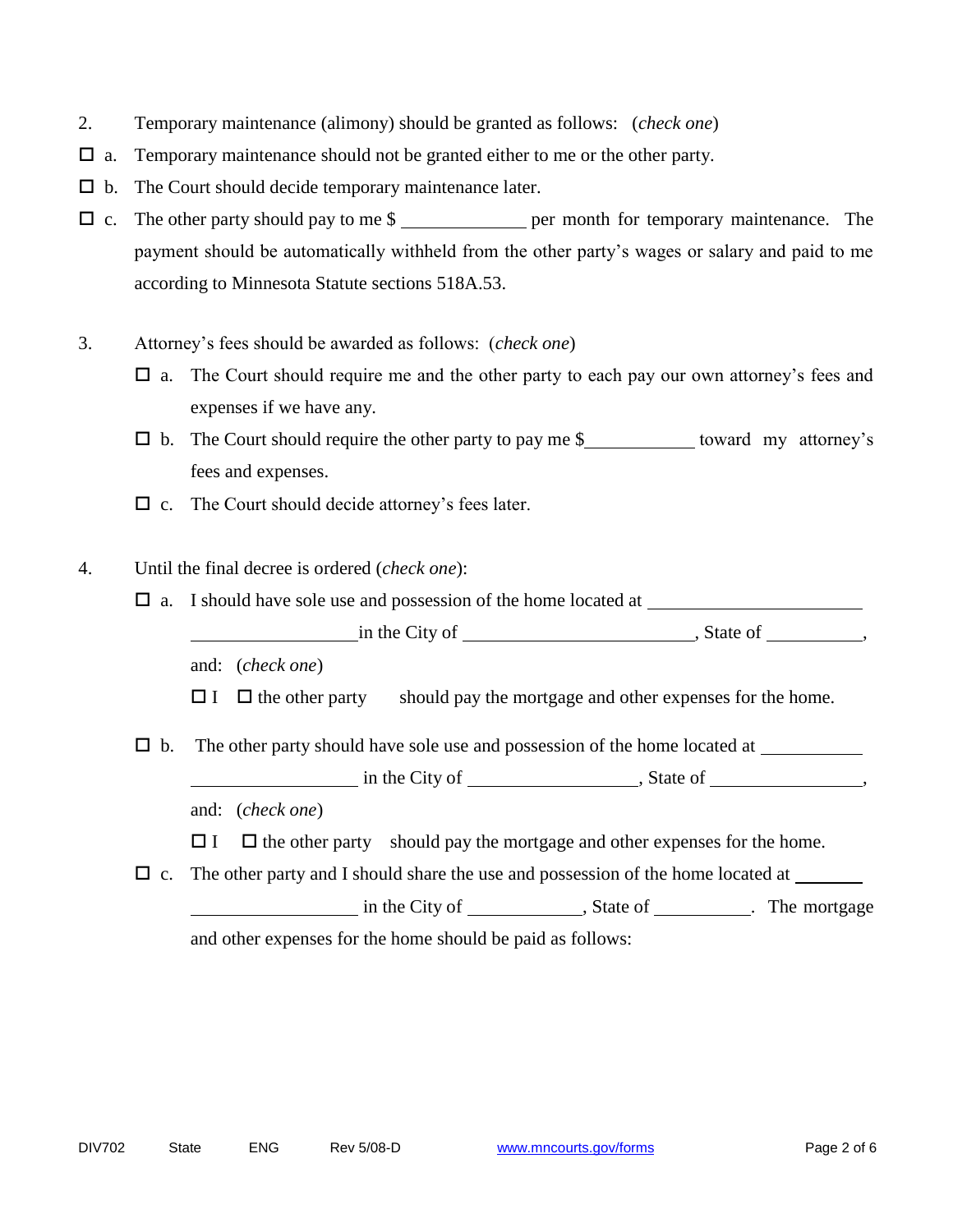| <b>Expense</b> | <b>Who Should Pay</b> |
|----------------|-----------------------|
|                |                       |
|                |                       |
|                |                       |
|                |                       |

- 5. Until the final decree is ordered (*check one*):
- $\Box$  a. The other party and I should have the temporary use and possession of the personal belongings, household goods, and furnishings that each of us now has in possession.
- $\Box$  b. The Court should give me temporary sole use and possession of the following personal belongings, household goods, and furnishings (*list the items you want*):

 $\Box$  c. The Court should give the other party temporary sole use and possession of the following personal belongings, household goods, and furnishings (*list the items they want*):

6.  $\Box$  a. Until the final decree is ordered, temporary use and possession of the vehicle(s) should be awarded, and the vehicle loan(s) and insurance should be paid, as follows:

|      |             |       | <b>Awarded to</b> | Who pays vehicle |
|------|-------------|-------|-------------------|------------------|
| Year | <b>Make</b> | Model | whom              | loan/insurance   |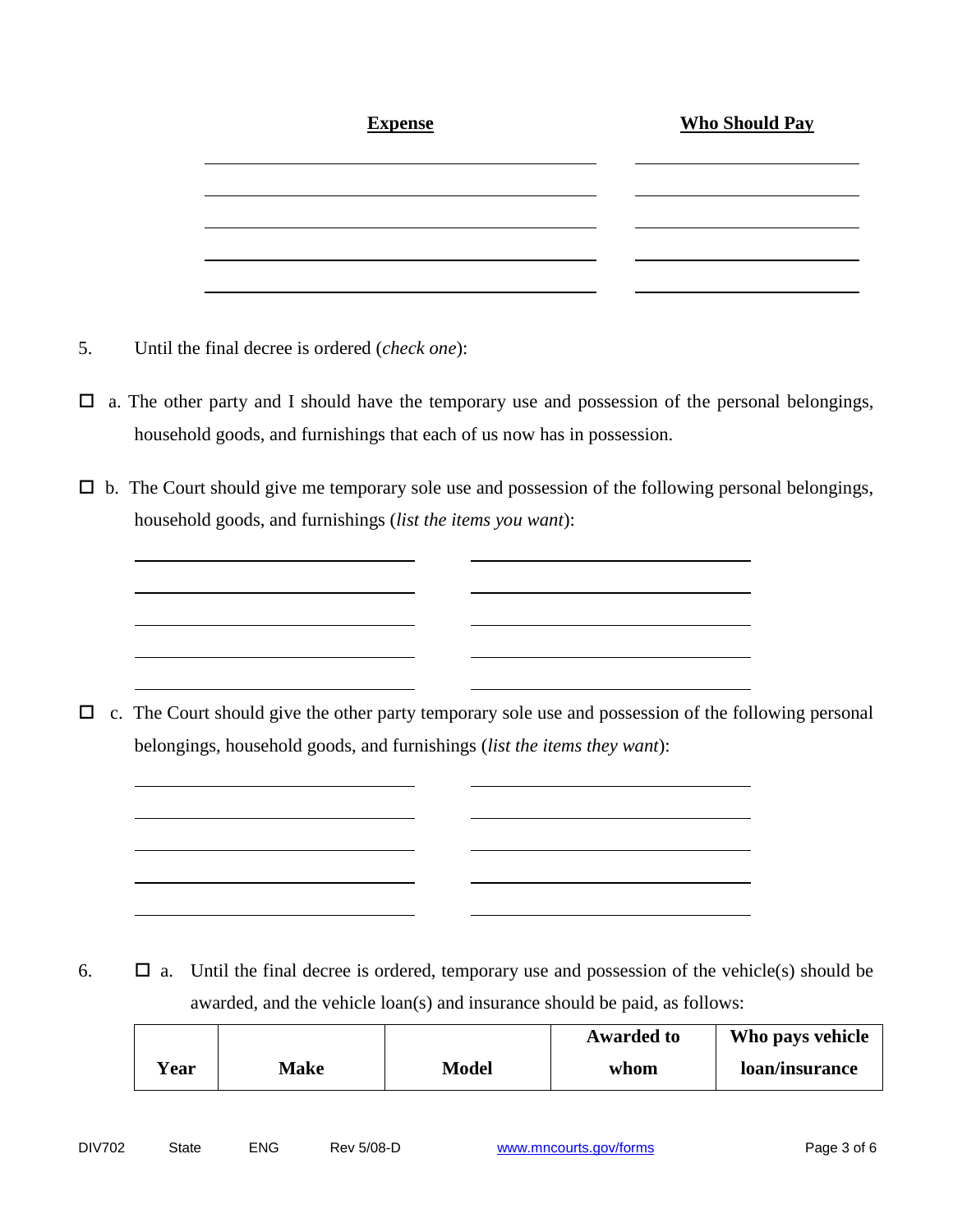$\square$  b. We do not own any vehicles.

| $\Box$ a. Until the final decree is ordered, our debts should be paid as follows: |
|-----------------------------------------------------------------------------------|
|-----------------------------------------------------------------------------------|

| <b>Creditor (to whom</b> | <b>Account</b> | <b>Total Balance</b> | <b>Monthly</b>    | <b>Who Should</b> |
|--------------------------|----------------|----------------------|-------------------|-------------------|
| the money is owed)       | No.            | Owed                 | <b>Amount Due</b> | Pay               |
|                          |                | \$                   | \$                |                   |
|                          |                | \$                   | \$                |                   |
|                          |                | \$                   | \$                |                   |
|                          |                | \$                   | $\$\$             |                   |
|                          |                | \$                   | \$                |                   |
|                          |                | \$                   | \$                |                   |
|                          |                | \$                   | $\mathcal{S}$     |                   |
|                          |                | \$                   | \$                |                   |

 $\Box$  b. We do not have any debts.

8. The Court should allow me to change certain medical, dental, automobile, or life insurance policies:  $\Box$  YES  $\Box$  NO. If YES, list the policy and the changes you want to make:

9. The other party should reinstate insurance:  $\square$  YES  $\square$  NO. If YES, list the insurance that should be reinstated: <u>should</u> be reinstated:

.

.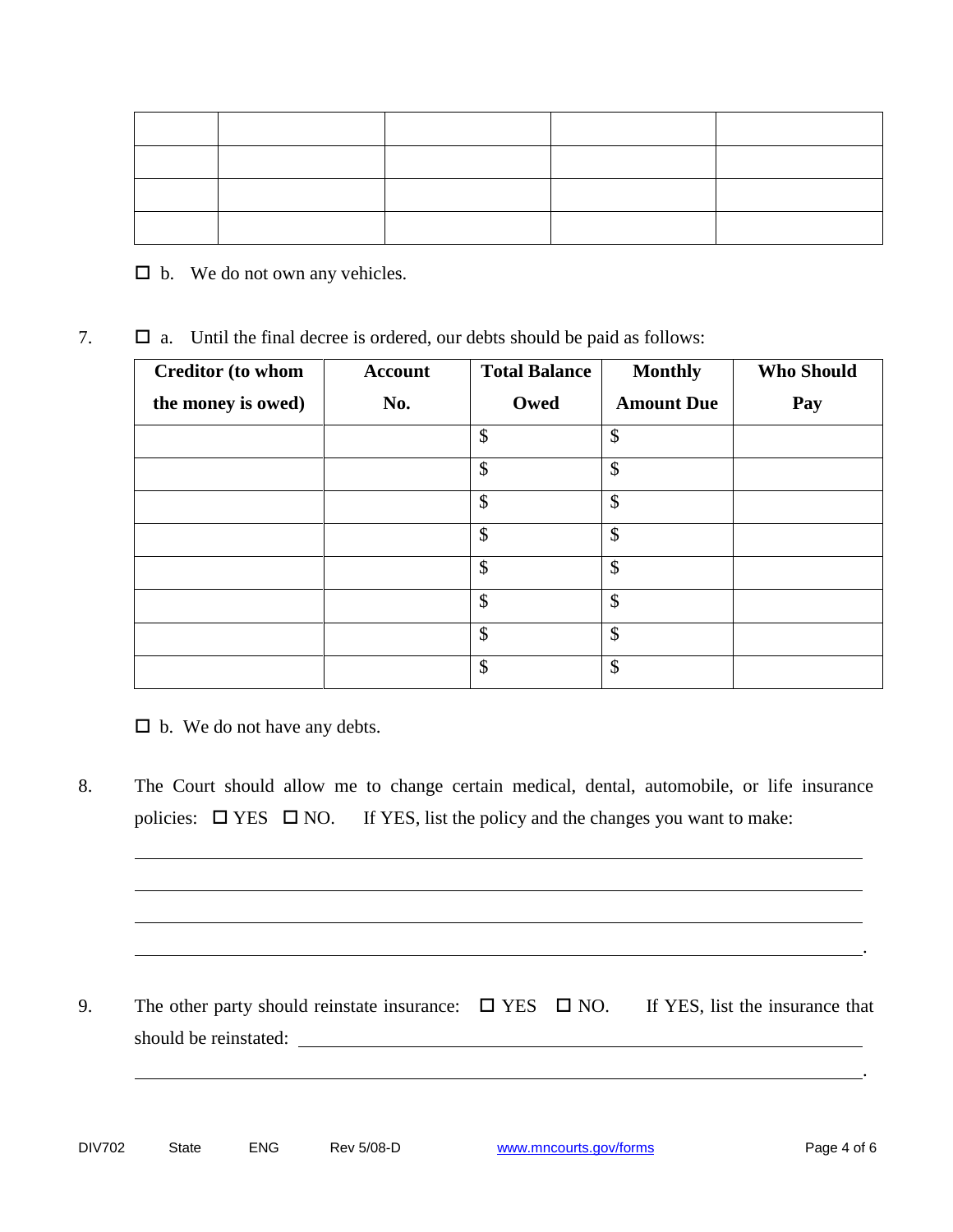- 10. The Court should order the other party to immediately notify me of any salary or wage increases, bonuses or other extra income:  $\Box$  YES  $\Box$  NO.
- 11. The Court should order that the other party shall not spend or otherwise use income raises, income tax refunds, bonuses, or other extra income:  $\Box$  YES  $\Box$  NO.
- 12. Restrain both parties from transferring, encumbering, concealing or disposing of property, including any tax refunds, except in the usual course of business or for the necessities of life, except as to any future earned income, except as the parties with their attorneys may mutually agree in writing.
- 13. The Court should allow me to sell or otherwise get rid of other property:  $\Box$  YES  $\Box$  NO. If YES, list the property you wish to dispose of and explain why:

- 14. Restrain both parties from harassing, vilifying, mistreating, molesting, disturbing the peace, or restraining the liberty of the other party or the child(ren) of the parties.
- 15. There is something else I want the Court to Order:  $\Box$  YES  $\Box$  NO. If YES, the relief I request is:
- 16. The Court should grant other additional relief that is fair and just.

The grounds for this *Motion* are as stated in the *Affidavit* and the *Application for Temporary Relief* which accompany this *Notice of Motion and Motion*.

.